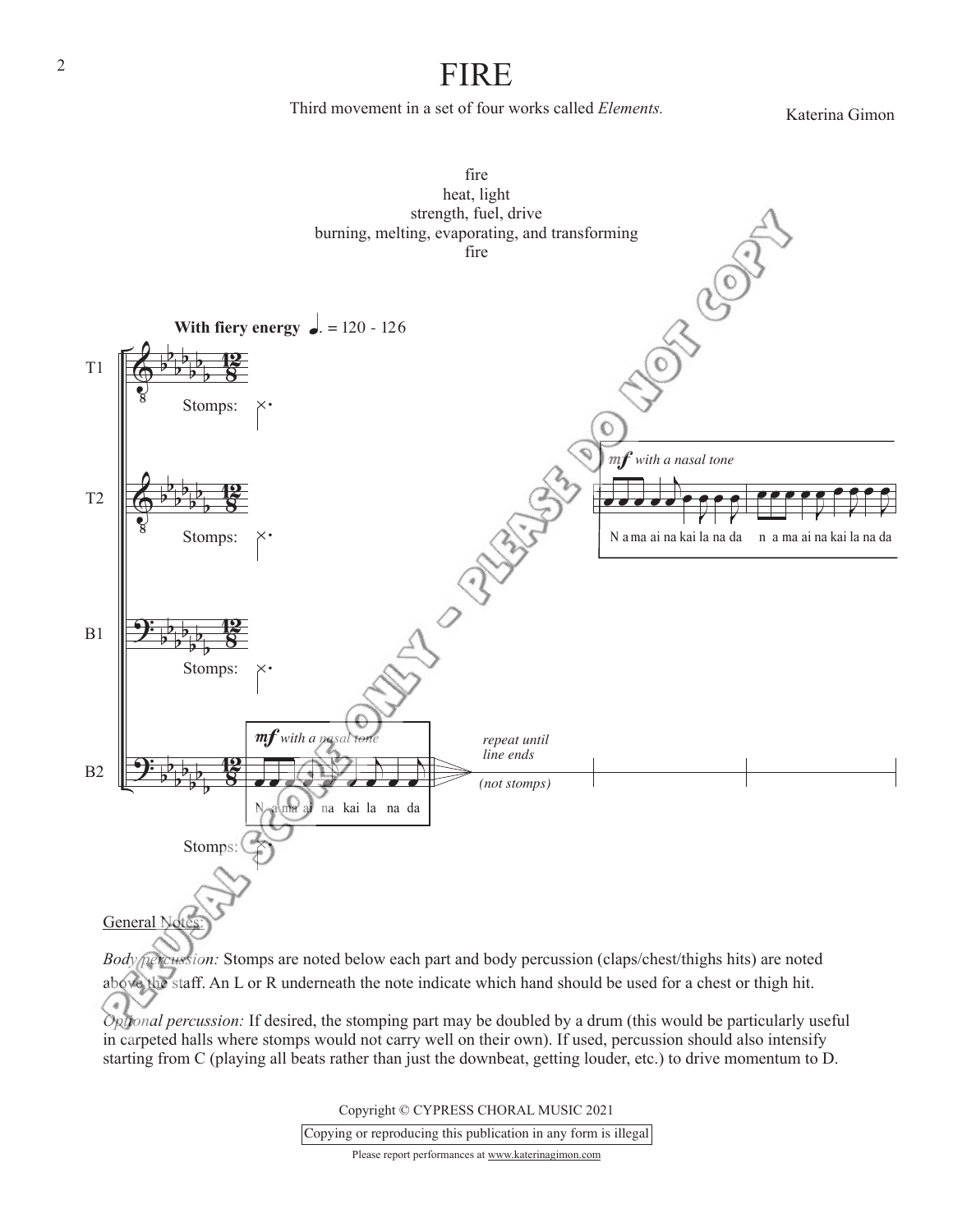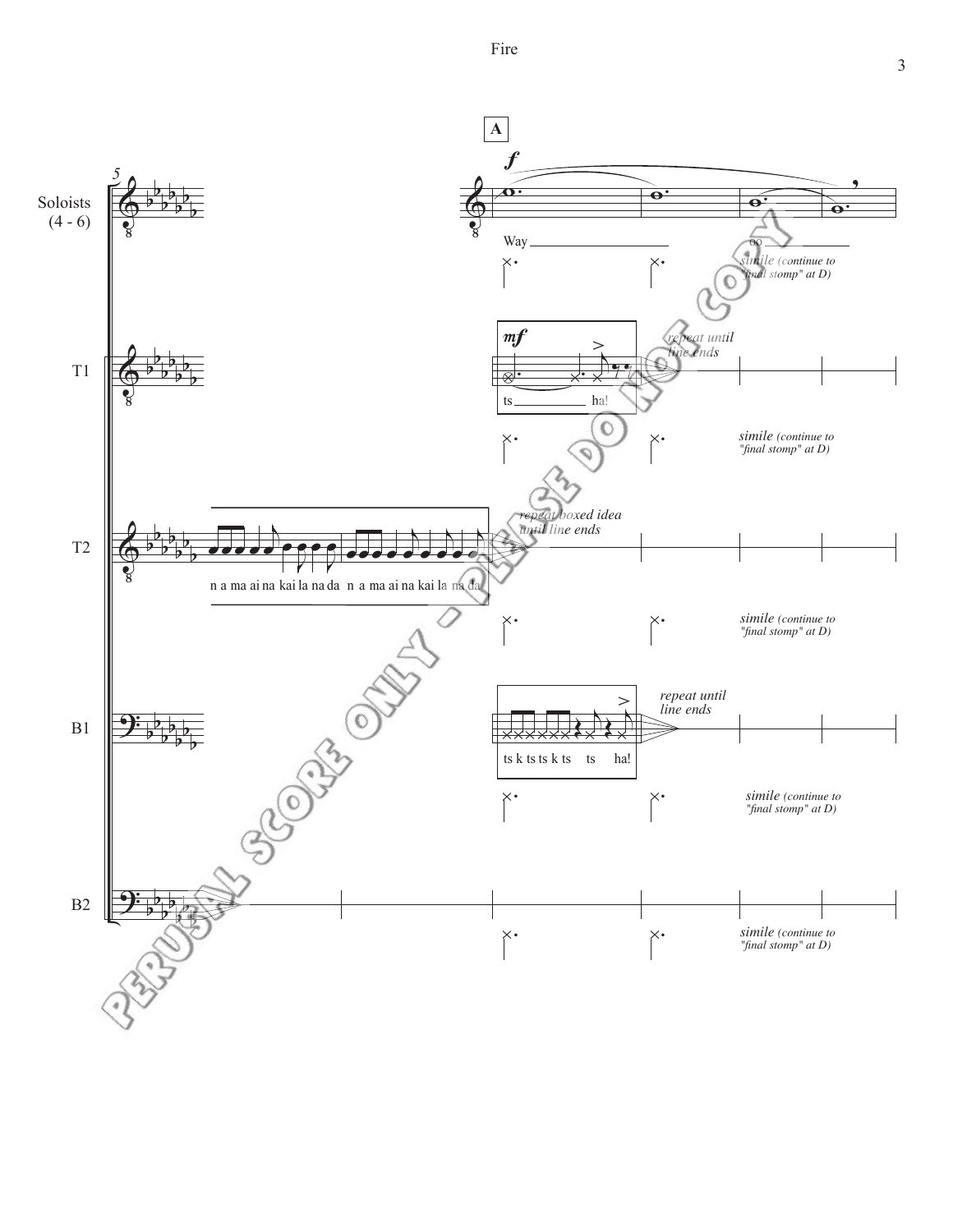Fire

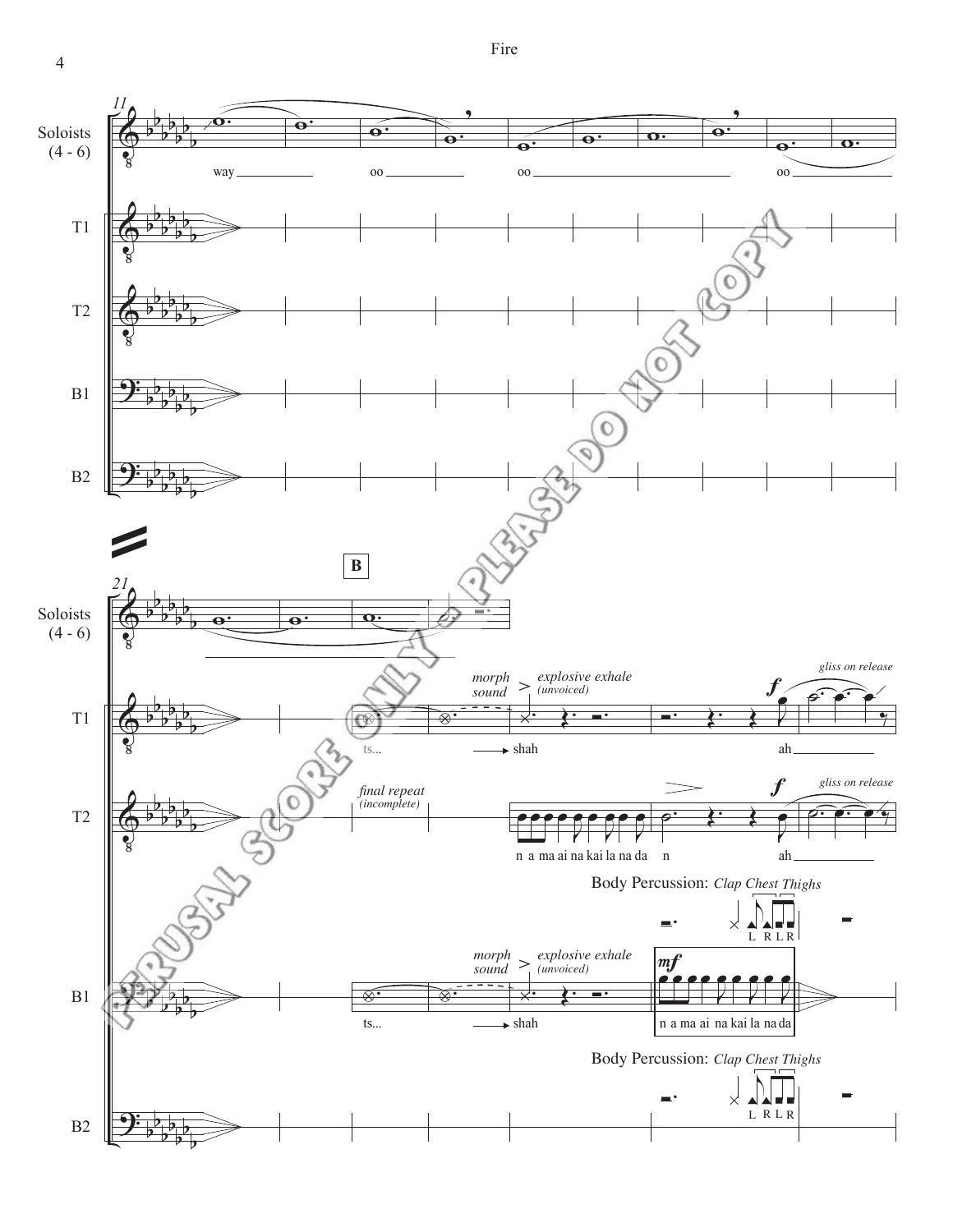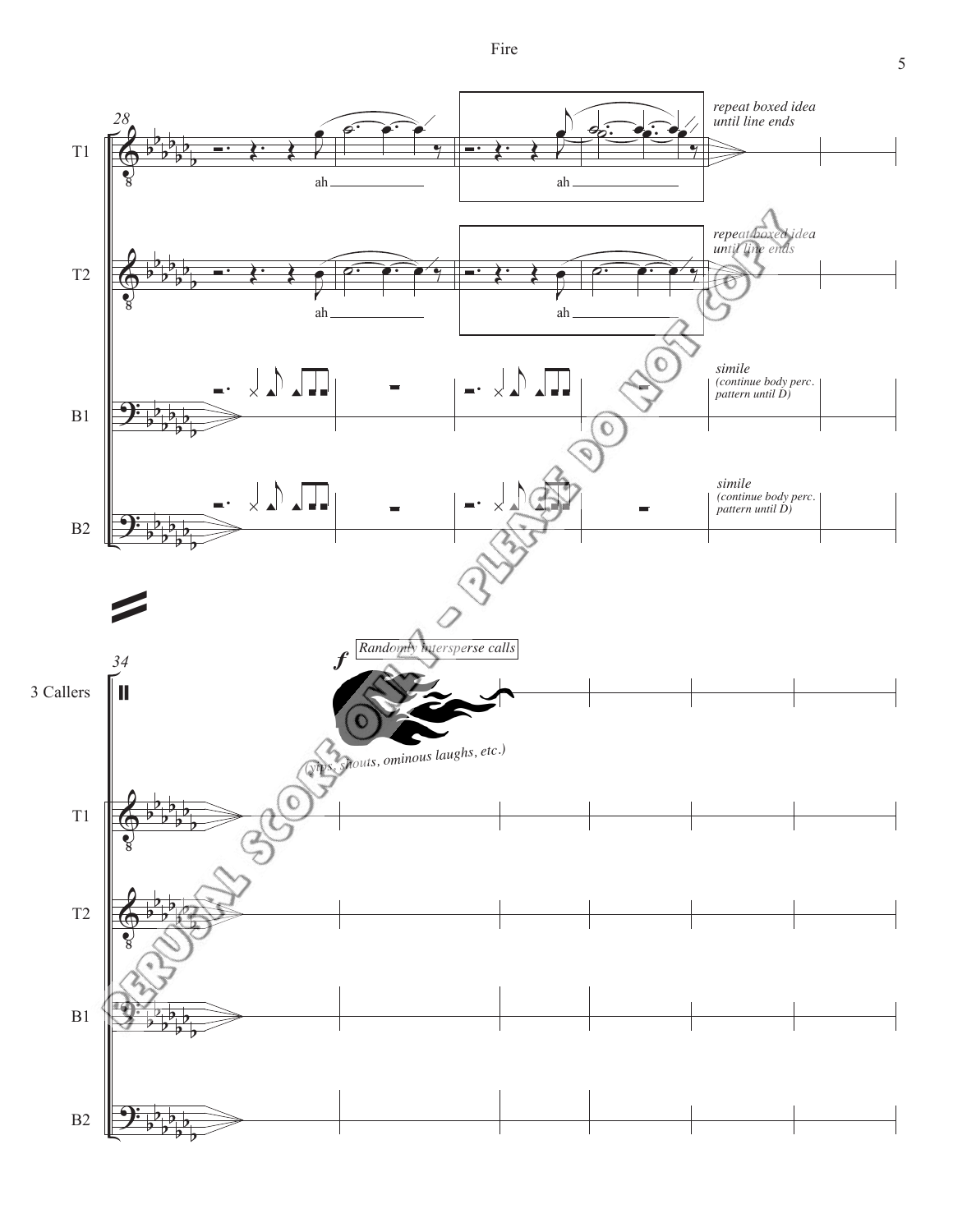Fire





\*\* The exit from the looped section is signaled by Caller 1, using a distinct call which provides warning for the arrival of section D. For example, a call occuring on the downbeats of m. 43 and 44, as notated above in the Caller line.